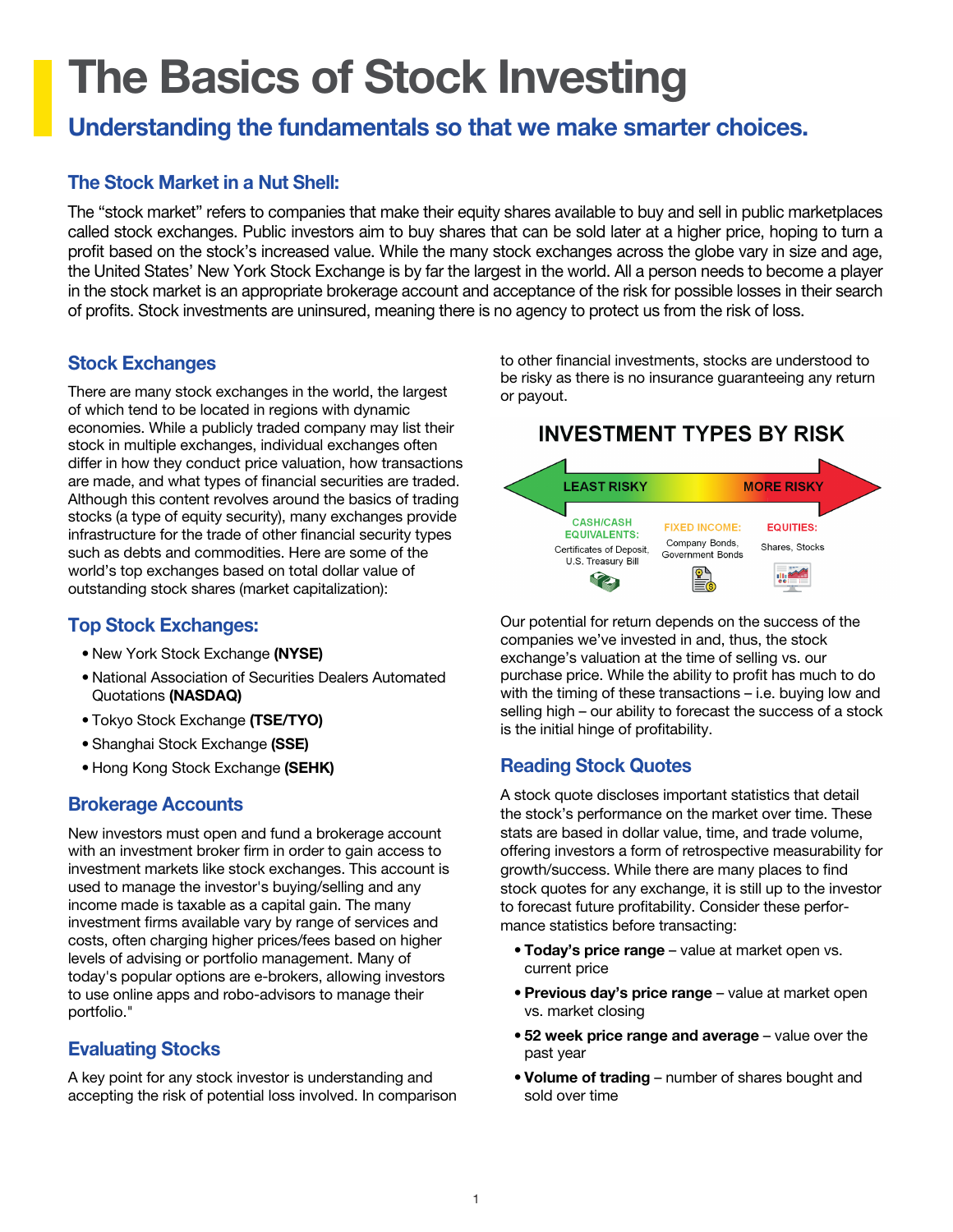#### Other Investment Evaluation Tips:

- Pay attention to business and financial news to find signs of profitable business sectors and companies
- Get to the boom early!
- Imagine investing early in the technology juggernauts of today like IBM, Apple, and Google
- Follow stock indexes to identify "big movers" and investor trends
- Stock indexes track the performance of a group of specific companies
- For example, the well-known S&P 500 index reports tracking of the 500 largest publicly traded companies in the U.S.
- Other examples: Dow Jones IA, Nasdaq Composite
- Consider how you can diversify your portfolio
- Remember the adage: don't put all of your eggs in one basket
- Investing in different companies across different business sectors can help to hedge the bets we make, reducing the risk of loss to a degree

#### Beyond Individual Stocks

While "cherry-picking" individual company stocks is a common practice, there are other ways to invest your money in the stock market. Consider these commonly traded investment vehicles:

- Mutual Funds A portfolio of diversified stocks, bonds, and other securities maintained by a professional investment broker
- Exchange Traded Funds (ETF) Similar to mutual funds where trading follows an associated index
- Exchange Traded Notes (ETN) Unsecured debts that are traded like stocks

#### Quick Glossary

The world of investments comes with a lot of verbiage and jargon. This glossary could help you understand some of the verbiage you may find in your market research:

- Commodities a security type based in products like raw materials/agriculture products; i.e. gold, corn, and oil
- Financial Securities negotiable financial instruments that hold some type of monetary value
- Index used to measure and track the performance of some group of assets in a standardized way
- Market Capitalization total dollar value of out standing stock shares, commonly used to describe the size/value of a stock or stock exchange
- Risk Tolerance the degree of variability in returns that an investor is willing to endure when it comes to planning investments
- Share used to describe the units of stock, largely synonymous with the word "stock"
- Stock financial equity securities that denote ownership in a publicly traded company
- Stock Exchange marketplaces where equity securities like stocks are bought and sold

#### General Tips

Along with doing your own research to determine the stocks that may be worth your investment, cultivate a relationship with experts you can trust. Take full advantage of the services your brokerage firm may offer, especially if those services are already covered by the fees you pay. Remember that as your life changes, our risk tolerance and overall financial picture can change with it. In today's world, you have live broker agents and robo-advisors at your fingertips – it's up to you to create any advantage possible when considering where and how you'll invest.

#### For More Specific Guidance

If you'd like personalized investment guidance that suits you specifically, consider scheduling time with a Truliant advisors for consultation and planning.

Non-deposit investment products and services are offered through CUSO Financial Services, L.P. ("CFS"), a registered broker-dealer (Member FINRA/SIPC) and SEC Registered Investment Advisor. Products offered through CFS: are not NCUA/NCUSIF or otherwise federally insured, are not guarantees or obligations of the credit union, and may involve investment risk including possible loss of principal. Investment Representatives are registered through CFS. The Credit Union has contracted with CFS to make non-deposit investment products and services available to credit union members. Fixed insurance products are offered through CFS Insurance & Technology Services, LLC.